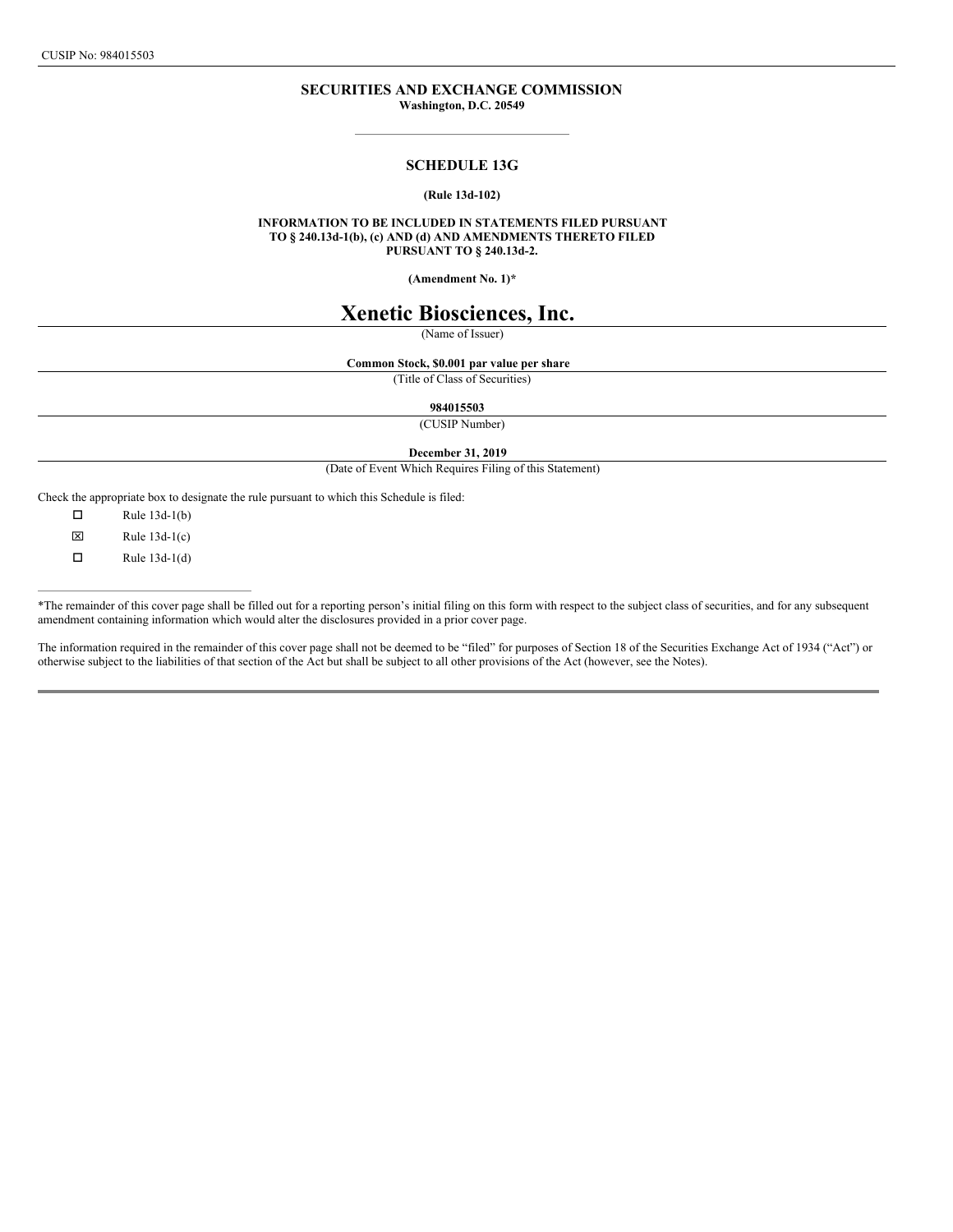| (1)                                          | Names of Reporting Persons<br>CVI Investments, Inc.                          |                                                                                                |  |  |
|----------------------------------------------|------------------------------------------------------------------------------|------------------------------------------------------------------------------------------------|--|--|
| (2)                                          | Check the Appropriate Box if a Member of a Group (See Instructions)          |                                                                                                |  |  |
|                                              | (a)                                                                          | П                                                                                              |  |  |
|                                              | (b)                                                                          | $\Box$                                                                                         |  |  |
| (3)                                          | SEC Use Only                                                                 |                                                                                                |  |  |
| (4)                                          | Citizenship or Place of Organization<br>Cayman Islands                       |                                                                                                |  |  |
|                                              | (5)                                                                          | Sole Voting Power<br>$\mathbf{0}$                                                              |  |  |
| Number of<br><b>Shares</b><br>Beneficially   | (6)                                                                          | Shared Voting Power **<br>$\mathbf{0}$                                                         |  |  |
| Owned by<br>Each<br>Reporting<br>Person With | (7)                                                                          | Sole Dispositive Power<br>$\theta$                                                             |  |  |
|                                              | (8)                                                                          | Shared Dispositive Power **<br>$\bf{0}$                                                        |  |  |
| (9)                                          | Aggregate Amount Beneficially Owned by Each Reporting Person<br>$\mathbf{0}$ |                                                                                                |  |  |
| (10)                                         |                                                                              | Check Box if the Aggregate Amount in Row (9) Excludes Certain Shares (See Instructions) $\Box$ |  |  |
| (11)                                         | Percent of Class Represented by Amount in Row (9)<br>$0\%$                   |                                                                                                |  |  |
| (12)                                         | Type of Reporting Person (See Instructions)<br>CO                            |                                                                                                |  |  |

\*\* Heights Capital Management, Inc. is the investment manager to CVI Investments, Inc. and as such may exercise voting and dispositive power over these shares.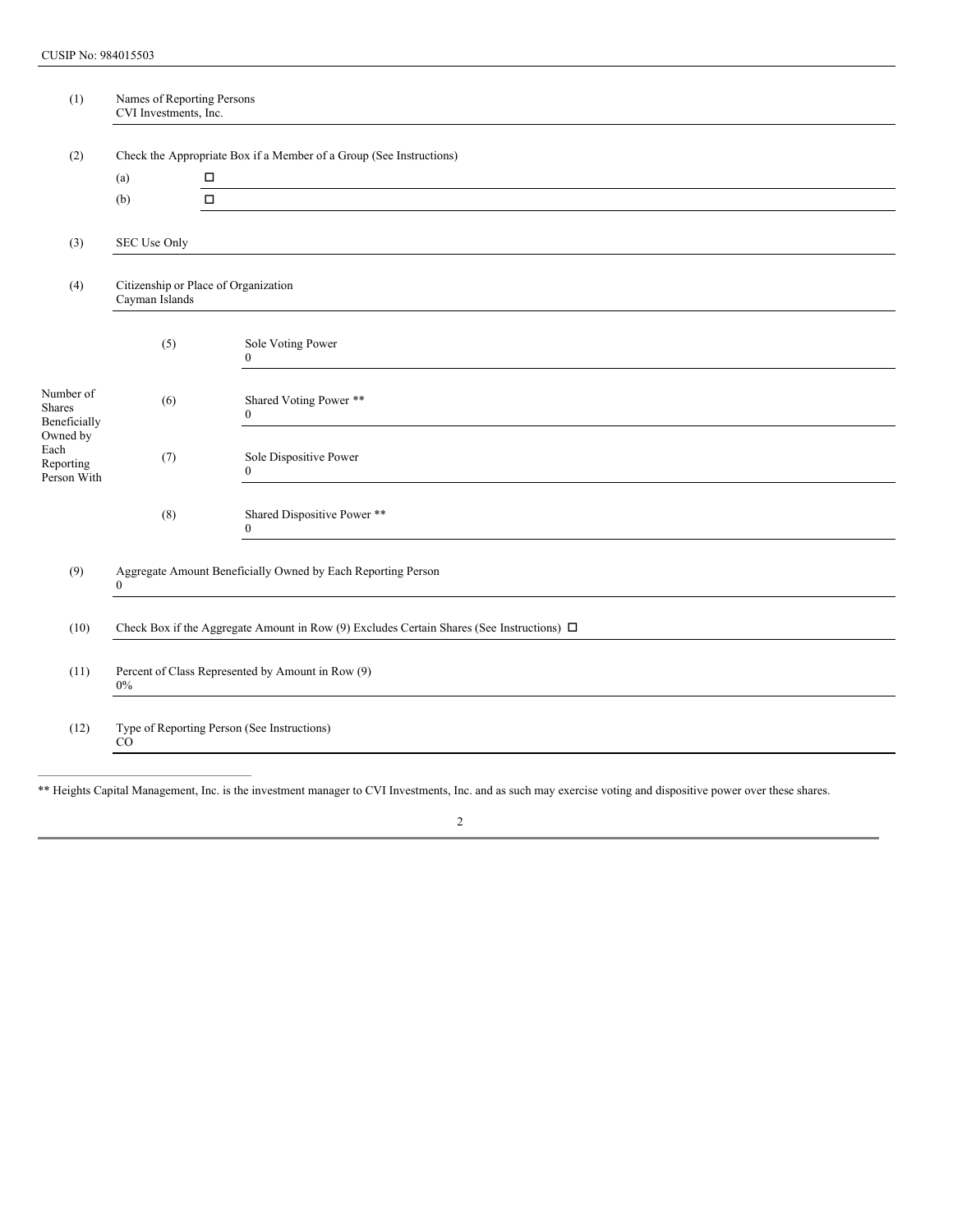| (1)                                          | Names of Reporting Persons<br>Heights Capital Management, Inc.                                 |                                             |  |  |
|----------------------------------------------|------------------------------------------------------------------------------------------------|---------------------------------------------|--|--|
| (2)                                          | Check the Appropriate Box if a Member of a Group (See Instructions)<br>$\Box$<br>(a)           |                                             |  |  |
|                                              | (b)                                                                                            | $\Box$                                      |  |  |
| (3)                                          | SEC Use Only                                                                                   |                                             |  |  |
| (4)                                          | Citizenship or Place of Organization<br>Delaware                                               |                                             |  |  |
|                                              | (5)                                                                                            | Sole Voting Power<br>$\bf{0}$               |  |  |
| Number of<br><b>Shares</b><br>Beneficially   | (6)                                                                                            | Shared Voting Power **<br>$\mathbf{0}$      |  |  |
| Owned by<br>Each<br>Reporting<br>Person With | (7)                                                                                            | Sole Dispositive Power<br>$\mathbf{0}$      |  |  |
|                                              | (8)                                                                                            | Shared Dispositive Power **<br>$\mathbf{0}$ |  |  |
| (9)                                          | Aggregate Amount Beneficially Owned by Each Reporting Person<br>$\mathbf{0}$                   |                                             |  |  |
| (10)                                         | Check Box if the Aggregate Amount in Row (9) Excludes Certain Shares (See Instructions) $\Box$ |                                             |  |  |
| (11)                                         | Percent of Class Represented by Amount in Row (9)<br>$0\%$                                     |                                             |  |  |
| (12)                                         | Type of Reporting Person (See Instructions)<br>CO                                              |                                             |  |  |
|                                              |                                                                                                |                                             |  |  |

\*\* Heights Capital Management, Inc. is the investment manager to CVI Investments, Inc. and as such may exercise voting and dispositive power over these shares.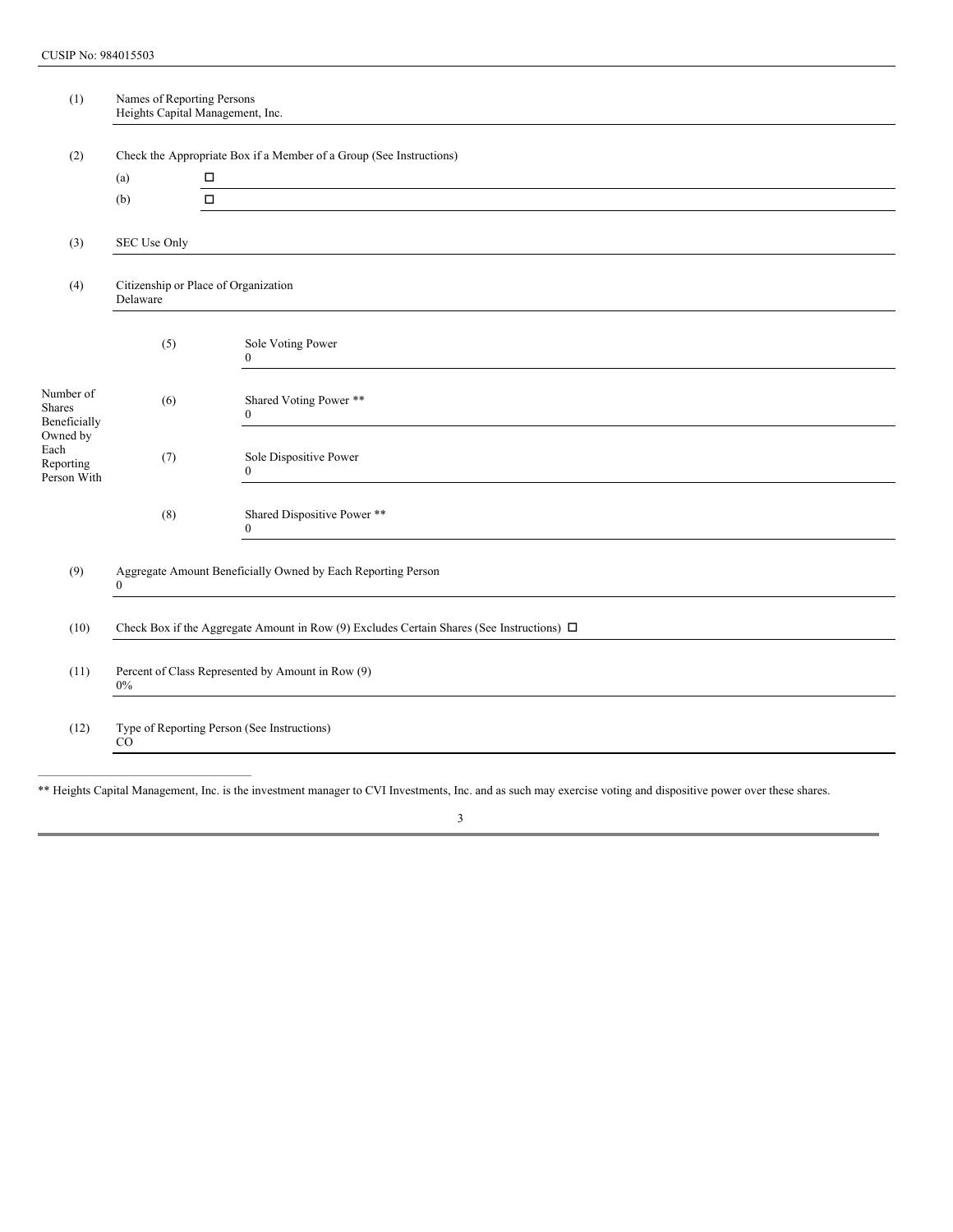| Item 1.                                |     |                                                                                                                                                                                |                                                                                                                                                                               |  |  |  |  |
|----------------------------------------|-----|--------------------------------------------------------------------------------------------------------------------------------------------------------------------------------|-------------------------------------------------------------------------------------------------------------------------------------------------------------------------------|--|--|--|--|
|                                        | (a) | Name of Issuer<br>Xenetic Biosciences, Inc. (the "Company")                                                                                                                    |                                                                                                                                                                               |  |  |  |  |
|                                        | (b) | Address of Issuer's Principal Executive Offices<br>40 Speen Street, Suite 102, Framingham, MA 01701                                                                            |                                                                                                                                                                               |  |  |  |  |
| Item $2(a)$ .<br>Name of Person Filing |     |                                                                                                                                                                                | This statement is filed by the entities listed below, who are collectively referred to herein as "Reporting Persons," with respect to the shares of                           |  |  |  |  |
|                                        |     | common stock of the Company, \$0.001 par value per share (the "Shares").                                                                                                       |                                                                                                                                                                               |  |  |  |  |
|                                        |     | (i)                                                                                                                                                                            | CVI Investments, Inc.                                                                                                                                                         |  |  |  |  |
|                                        |     | (ii)                                                                                                                                                                           | Heights Capital Management, Inc.                                                                                                                                              |  |  |  |  |
| Item $2(b)$ .                          |     | Address of Principal Business Office or, if none, Residence<br>The address of the principal business office of CVI Investments, Inc. is:                                       |                                                                                                                                                                               |  |  |  |  |
|                                        |     |                                                                                                                                                                                | P.O. Box 309GT<br><b>Ugland House</b>                                                                                                                                         |  |  |  |  |
|                                        |     |                                                                                                                                                                                | South Church Street<br>George Town                                                                                                                                            |  |  |  |  |
|                                        |     |                                                                                                                                                                                | Grand Cayman                                                                                                                                                                  |  |  |  |  |
|                                        |     | KY1-1104                                                                                                                                                                       | Cayman Islands                                                                                                                                                                |  |  |  |  |
|                                        |     | The address of the principal business office of Heights Capital Management, Inc. is:                                                                                           |                                                                                                                                                                               |  |  |  |  |
|                                        |     |                                                                                                                                                                                | 101 California Street, Suite 3250<br>San Francisco, California 94111                                                                                                          |  |  |  |  |
| Item $2(c)$ .                          |     | Citizenship<br>Citizenship is set forth in Row 4 of the cover page for each Reporting Person hereto and is incorporated herein by reference for each such Reporting<br>Person. |                                                                                                                                                                               |  |  |  |  |
| Item $2(d)$                            |     | Title of Class of Securities<br>Common stock, \$0.001 par value per share                                                                                                      |                                                                                                                                                                               |  |  |  |  |
| Item $2(e)$                            |     | <b>CUSIP</b> Number<br>984015503                                                                                                                                               |                                                                                                                                                                               |  |  |  |  |
| Item 3.                                |     |                                                                                                                                                                                | If this statement is filed pursuant to $\S$ \$240.13d-1(b) or 240.13d-2(b) or (c), check whether the person filing is a:                                                      |  |  |  |  |
|                                        | (a) | Д                                                                                                                                                                              | Broker or dealer registered under section 15 of the Act (15 U.S.C. 780).                                                                                                      |  |  |  |  |
|                                        | (b) | □                                                                                                                                                                              | Bank as defined in section $3(a)(6)$ of the Act (15 U.S.C. 78c).                                                                                                              |  |  |  |  |
|                                        | (c) | Д                                                                                                                                                                              | Insurance company as defined in section $3(a)(19)$ of the Act (15 U.S.C. 78c).                                                                                                |  |  |  |  |
|                                        | (d) | П                                                                                                                                                                              | Investment company registered under section 8 of the Investment Company Act of 1940 (15 U.S.C. 80a-8).                                                                        |  |  |  |  |
|                                        | (e) | П                                                                                                                                                                              | An investment adviser in accordance with $\S 240.13d-1(b)(1)(ii)(E)$ ;                                                                                                        |  |  |  |  |
|                                        | (f) | П                                                                                                                                                                              | An employee benefit plan or endowment fund in accordance with $\S 240.13d-1(b)(1)(ii)(F)$ ;                                                                                   |  |  |  |  |
|                                        | (g) | Ц                                                                                                                                                                              | A parent holding company or control person in accordance with $\S240.13d-1(b)(1)(ii)(G)$ ;                                                                                    |  |  |  |  |
|                                        | (h) | Ц                                                                                                                                                                              | A savings association as defined in Section 3(b) of the Federal Deposit Insurance Act (12 U.S.C. 1813);                                                                       |  |  |  |  |
|                                        | (i) | Ц                                                                                                                                                                              | A church plan that is excluded from the definition of an investment company under section $3(c)(14)$ of the Investment Company Act of 1940<br>$(15 \text{ U.S.C. } 80a-3);$   |  |  |  |  |
|                                        | (i) | Ц                                                                                                                                                                              | A non-U.S. institution in accordance with $\S 240.13d-1(b)(1)(ii)(J)$ ;                                                                                                       |  |  |  |  |
|                                        | (k) | П                                                                                                                                                                              | Group, in accordance with Rule 13d-1(b)(1)(ii)(K). If filing as a non-U.S. institution in accordance with<br>§240.13d-1(b)(1)(ii)(J), please specify the type of institution: |  |  |  |  |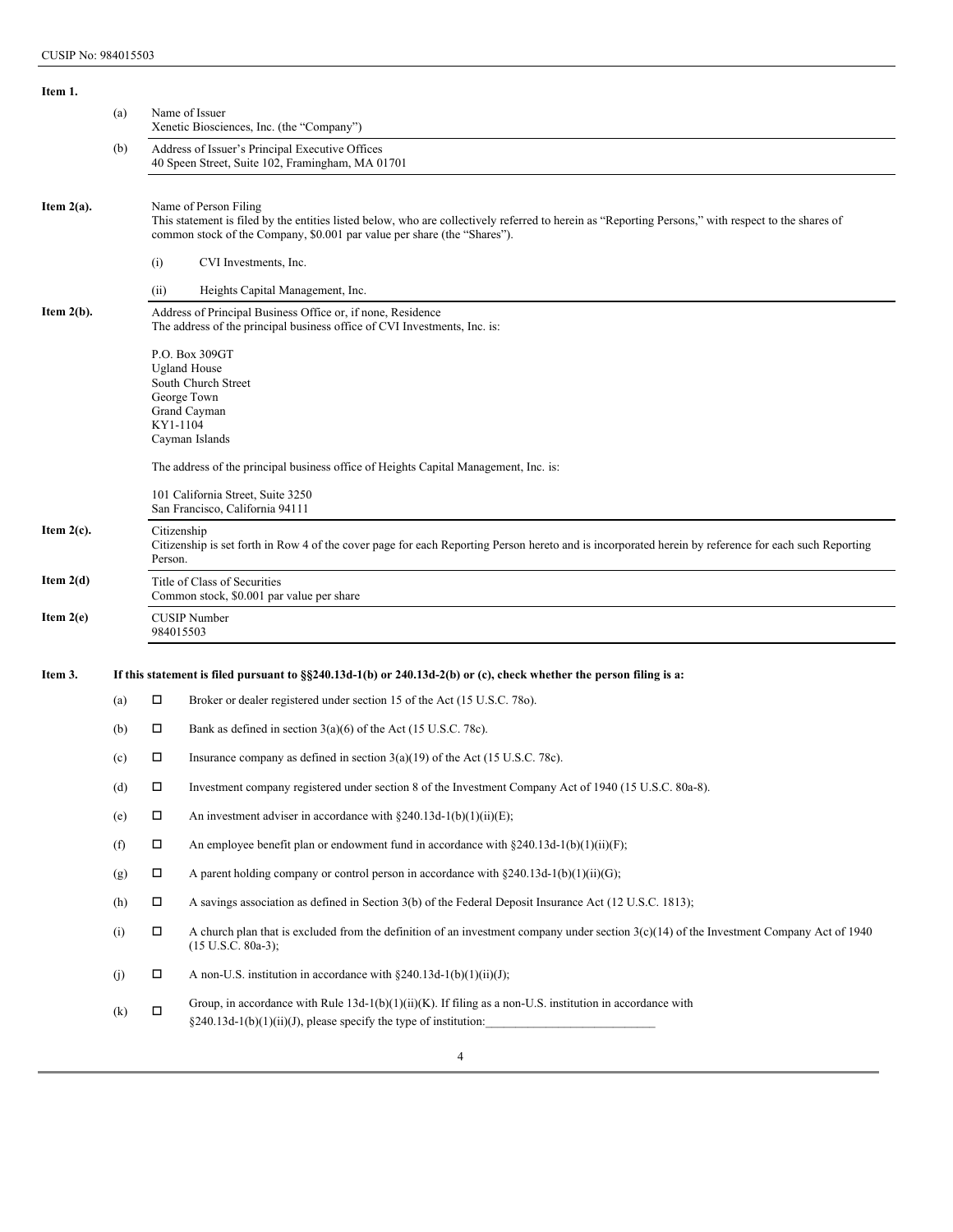# **Item 4. Ownership**

Provide the following information regarding the aggregate number and percentage of the class of securities of the issuer identified in Item 1.

The information required by Items  $4(a)$  — (c) is set forth in Rows  $5 - 11$  of the cover page for each Reporting Person hereto and is incorporated herein by reference for each such Reporting Person.

Heights Capital Management, Inc., which serves as the investment manager to CVI Investments, Inc., may be deemed to be the beneficial owner of all Shares owned by CVI Investments, Inc. Each of the Reporting Persons hereby disclaims any beneficial ownership of any such Shares, except for their pecuniary interest therein.

### **Item 5. Ownership of Five Percent or Less of a Class**

If this statement is being filed to report the fact that as of the date hereof the reporting person has ceased to be the beneficial owner of more than five percent of the class of securities, check the following:  $\boxtimes$ 

| Item 6. | <b>Ownership of More than Five Percent on Behalf of Another Person</b>                                                                               |
|---------|------------------------------------------------------------------------------------------------------------------------------------------------------|
|         | Not applicable.                                                                                                                                      |
|         |                                                                                                                                                      |
| Item 7. | Identification and Classification of the Subsidiary Which Acquired the Security Being Reported on By the Parent Holding Company or Control<br>Person |
|         | Not applicable.                                                                                                                                      |
|         |                                                                                                                                                      |
| Item 8. | <b>Identification and Classification of Members of the Group</b>                                                                                     |
|         | Not applicable.                                                                                                                                      |
|         |                                                                                                                                                      |
| Item 9. | <b>Notice of Dissolution of Group</b>                                                                                                                |
|         | Not applicable.                                                                                                                                      |
|         |                                                                                                                                                      |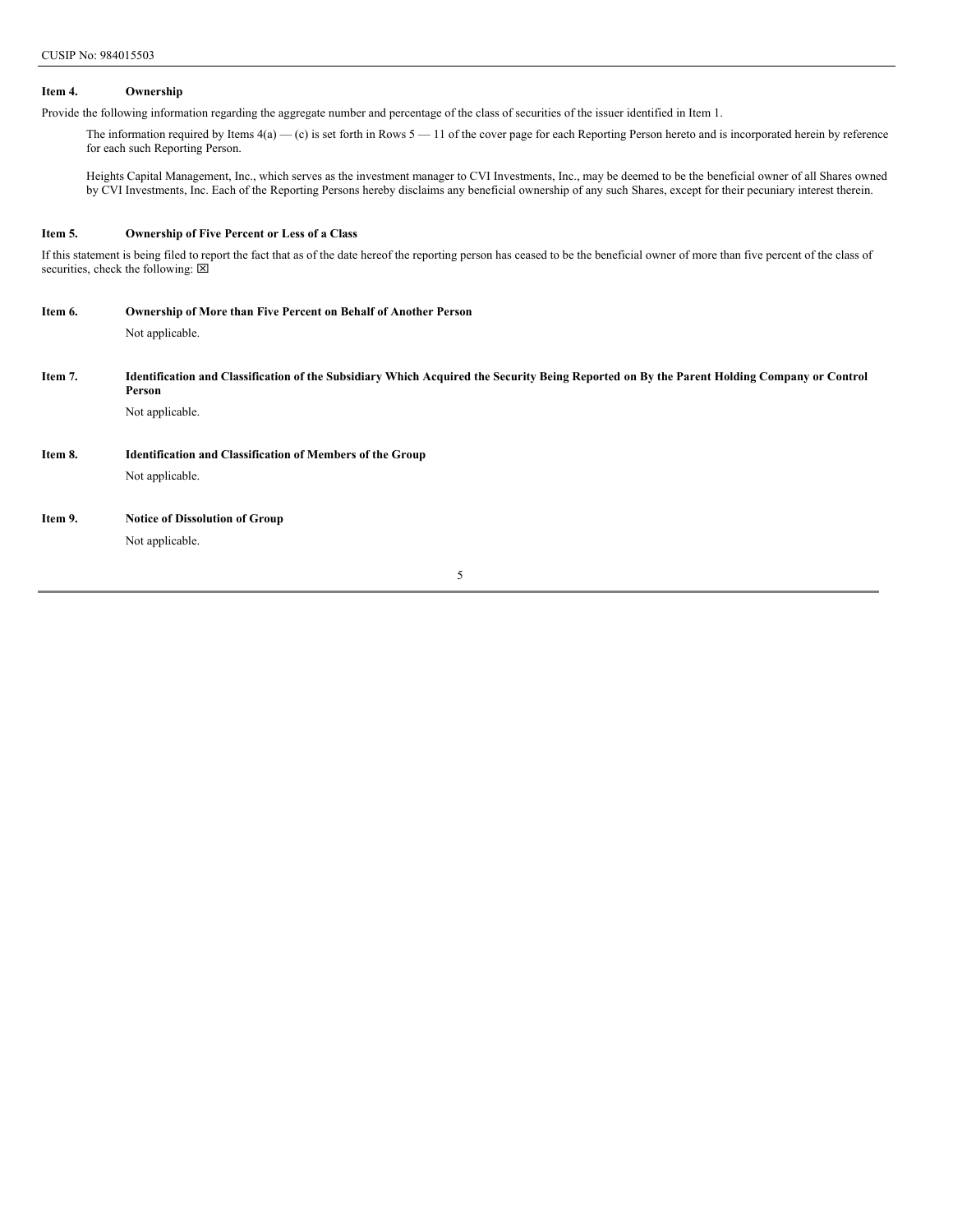## **Item 10. Certification**

By signing below each of the undersigned certifies that, to the best of its knowledge and belief, the securities referred to above were not acquired and are not held for the purpose of or with the effect of changing or influencing the control of the issuer of the securities and were not acquired and are not held in connection with or as a participant in any transaction having that purpose or effect.

## SIGNATURES

After reasonable inquiry and to the best of its knowledge and belief, each of the undersigned certifies that the information with respect to it set forth in this statement is true, complete, and correct.

Dated: February 10, 2020

By: Heights Capital Management, Inc. pursuant to a Limited Power of Attorney, a copy of which was previously filed

| By:    | /s/ Brian Sopinsky |
|--------|--------------------|
| Name:  | Brian Sopinsky     |
| Title: | Secretary          |

CVI INVESTMENTS, INC. HEIGHTS CAPITAL MANAGEMENT, INC.

By: /s/ Brian Sopinsky<br>Name: Brian Sopinsky Name: Brian Sopinsky<br>Title: Secretary Secretary